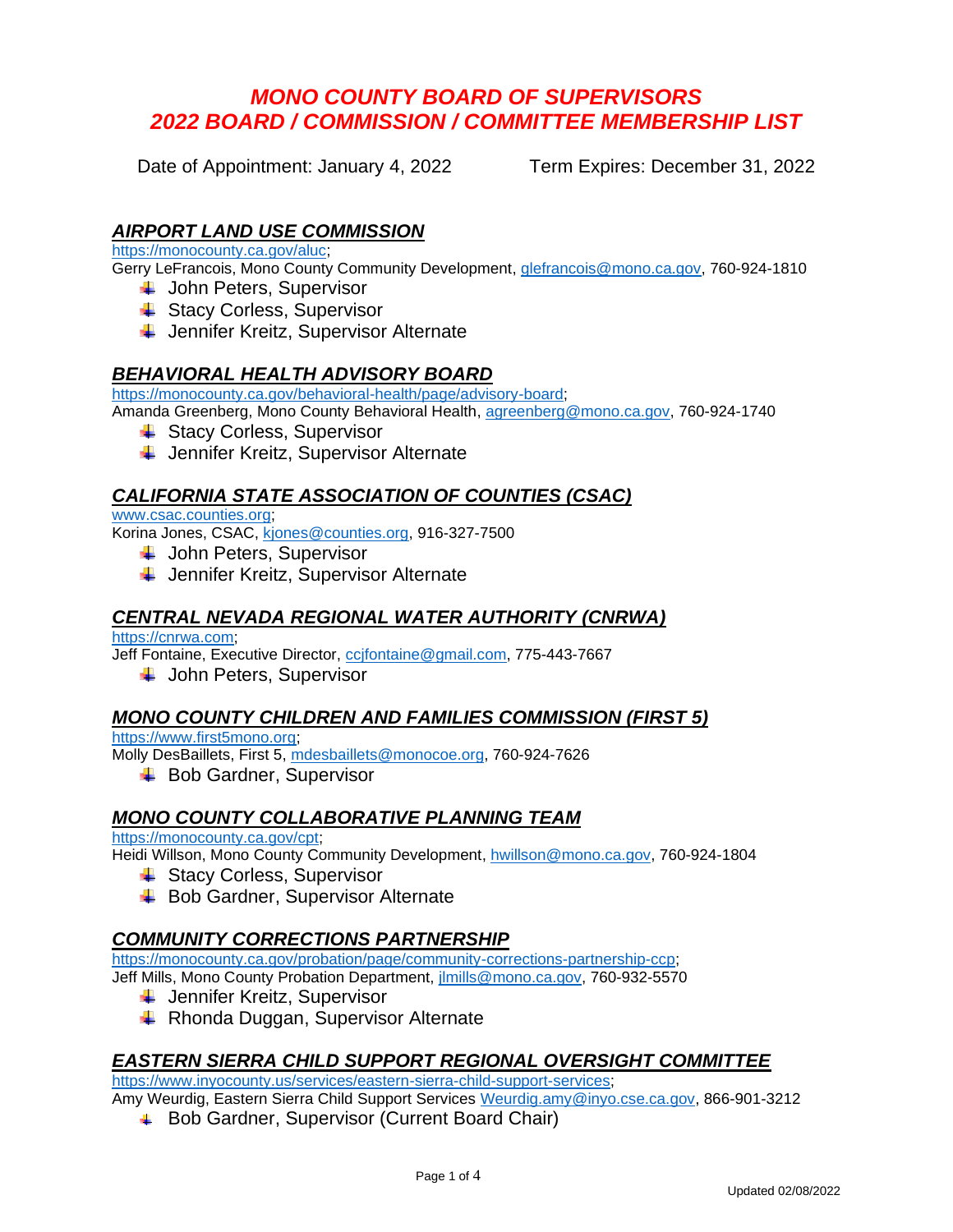## *EASTERN SIERRA COUNCIL OF GOVERNMENTS*

[http://escog.ca.gov;](http://escog.ca.gov/)

Elaine Kabala, ESCOG Administrative Services Contractor, [ekabala@escog.ca.gov;](mailto:ekabala@escog.ca.gov) 323-652-0390

- **↓ Stacy Corless, Supervisor**
- $\leftarrow$  Bob Gardner, Supervisor
- ↓ Jennifer Kreitz, Supervisor Alternate
- **↓** John Peters, Supervisor Alternate

## *EASTERN SIERRA TRANSIT AUTHORITY (ESTA)*

#### [https://www.estransit.com/;](https://www.estransit.com/)

Phil Moores, Executive Director, [pmoores@estransit.com,](mailto:pmoores@estransit.com) 760-872-1901

- $\leftarrow$  Bob Gardner, Supervisor
- $\leftarrow$  Rhonda Duggan, Supervisor

### *GREAT BASIN UNIFIED AIR POLLUTION CONTROL DISTRICT*

[https://www.gbuapcd.org/;](https://www.gbuapcd.org/)

Tori DeHaven, Clerk of the Board, [tdehaven@gbuapcd.com,](mailto:tdehaven@gbuapcd.com) 760-872-8211

- **↓ Stacy Corless, Supervisor**
- $\leftarrow$  Rhonda Duggan, Supervisor
- $\overline{\phantom{a}}$  Bob Gardner, Supervisor Alternate

### *INTER-AGENCY VISITORS' CENTER BOARD OF DIRECTORS*

Colleen Pennington, [Colleen.Pennington@usda.gov](mailto:Colleen.Pennington@usda.gov)

**↓** Bob Gardner, Supervisor

## *JUVENILE JUSTICE COORDINATING COUNCIL*

Jeff Mills, Mono County Probation Department, [jlmills@mono.ca.gov,](mailto:jlmills@mono.ca.gov) 760-932-5570

**↓** Bob Gardner, Supervisor

### *MONO COUNTY LAW LIBRARY*

[https://www.monocolibraries.org/programs/law-library;](https://www.monocolibraries.org/programs/law-library)

Mono County Library / Law Library 760-934-8670, Mono County Counsel 760-924-1700

**↓ Bob Gardner, Supervisor (Current Board Chair)** 

### *LOCAL AGENCY FORMATION COMMISSION (LAFCO)*

[https://monocounty.ca.gov/lafco;](https://monocounty.ca.gov/lafco)

Gerry LeFrancois, Mono County Community Development, [glefrancois@mono.ca.gov,](mailto:glefrancois@mono.ca.gov) 760-924-1810

- **EXEC** Rhonda Duggan, Supervisor
- **↓** Jennifer Kreitz, Supervisor
- $\leftarrow$  Bob Gardner, Supervisor Alternate

### *MONO COUNTY LOCAL TRANSPORTATION COMMISSION (LTC)*

#### [https://monocounty.ca.gov/ltc;](https://monocounty.ca.gov/ltc)

Heidi Willson, Mono County Community Development, [hwillson@mono.ca.gov,](mailto:hwillson@mono.ca.gov) 760-924-1804

- **↓** John Peters, Supervisor
- **↓** Jennifer Kreitz, Supervisor
- $\leftarrow$  Rhonda Duggan, Supervisor
- $\overline{\phantom{a}}$  Bob Lawton, Alternate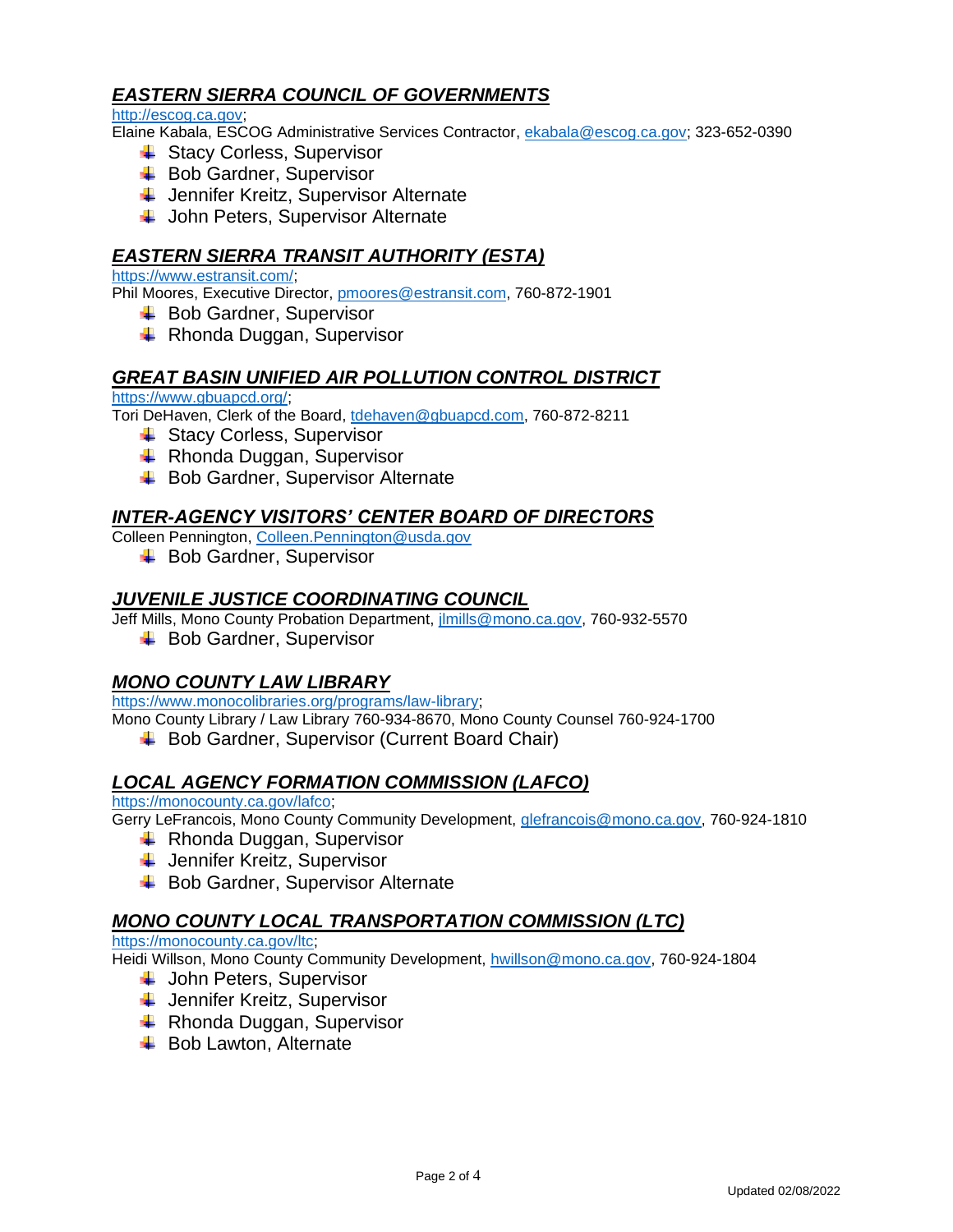## *MAMMOTH LAKES HOUSING*

[http://mammothlakeshousing.org/;](http://mammothlakeshousing.org/)

Patricia Robertson, Executive Director, [Patricia@MammothLakesHousing.org,](mailto:Patricia@MammothLakesHousing.org) 760-934-4740

- $\downarrow$  Jennifer Kreitz, Supervisor
- **↓ Stacy Corless, Supervisor Alternate**

## *MAMMOTH MOUNTAIN SKI AREA LIAISON COMMITTEE*

- $\overline{\phantom{a}}$  John Peters, Supervisor
- **↓** Bob Gardner, Supervisor

### *NATIONAL ASSOCIATION OF COUNTIES (NACo)*

[https://www.naco.org/;](https://www.naco.org/) [membership@naco.org,](mailto:membership@naco.org) 888-407-6226

- **↓ Stacy Corless, Supervisor**
- **↓** Bob Gardner, Supervisor Alternate

### *OWENS VALLEY GROUNDWATER JOINT POWERS AUTHORITY*

[http://www.inyowater.org/;](http://www.inyowater.org/)

Laura Piper, Inyo County Water Department, *Ipiper@inyocounty.us*, 760-878-0001

- $\leftarrow$  Rhonda Duggan, Supervisor
- $\overline{\phantom{a}}$  Bob Gardner, Supervisor Alternate

## *RURAL COUNTY REPRESENTATIVES OF CALIFORNIA (RCRC) / GOLDEN STATE FINANCE AUTHORITY (GSFA) / GOLDEN STATE CONNECT AUTHORITY (GSCA) / ENVIRONMENTAL SERVICES JOINT POWER AUTHORITY (ESJPA)*

[http://www.rcrcnet.org/;](http://www.rcrcnet.org/)

Maggie Chui, RCRC, [MChui@rcrcnet.org,](mailto:MChui@rcrcnet.org) 916-447-4806

- **↓ Stacy Corless, Supervisor**
- **↓** John Peters, Supervisor Alternate
- **↓** Justin Nalder, ESJPA Alternate

### *SIERRA NEVADA CONSERVANCY*

#### [https://sierranevada.ca.gov](https://sierranevada.ca.gov/)

Matt Driscoll, East Area Representative: Alpine, Inyo, Mono counties, [matt.driscoll@sierranevada.ca.gov,](mailto:matt.driscoll@sierranevada.ca.gov) 760-636-8296

Tristyn Armstrong, Administrative Officer, [tristyn.armstrong@sierranevada.ca.gov,](mailto:tristyn.armstrong@sierranevada.ca.gov) 530-823-4700

- **↓ Stacy Corless, Supervisor**
- ↓ Jennifer Kreitz, Supervisor Alternate

### *TOWN-COUNTY LIAISON COMMITTEE*

[https://www.townofmammothlakes.ca.gov/593/Town-Council-Liaison-Committees;](https://www.townofmammothlakes.ca.gov/593/Town-Council-Liaison-Committees) Angela Plaisted, [aplaisted@townofmammothlakes.ca.gov,](mailto:aplaisted@townofmammothlakes.ca.gov) 760-965-3600

- **↓ Stacy Corless, Supervisor**
- $\downarrow$  Jennifer Kreitz, Supervisor
- $\leftarrow$  Rhonda Duggan, Supervisor Alternate

### *MONO COUNTY TREASURY OVERSIGHT COMMITTEE*

[https://monocounty.ca.gov/tax/page/treasury-oversight-committee;](https://monocounty.ca.gov/tax/page/treasury-oversight-committee)

Mono County Treasurer – Tax Collector, [treasurer@mono.ca.gov,](mailto:treasurer@mono.ca.gov) 760-932-5480

- **↓** Jennifer Kreitz, Supervisor
	- **↓** Bob Gardner, Supervisor Alternate